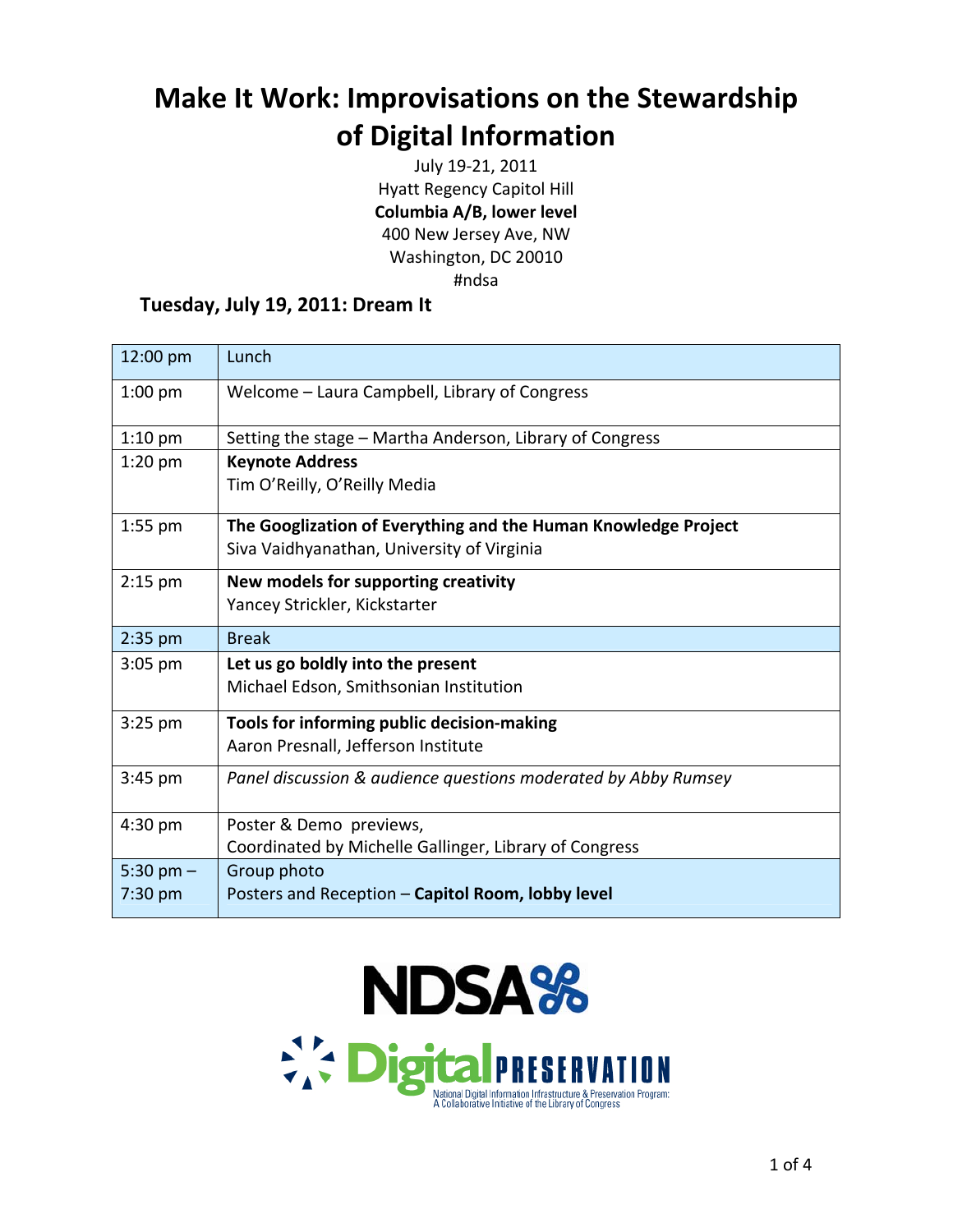## **Wednesday, July 20, 2011: Do It**

| $8:30$ am               | coffee                                                                                        |
|-------------------------|-----------------------------------------------------------------------------------------------|
| 9:00am                  | Introduction to the day - Bill LeFurgy                                                        |
|                         | <b>MAKING IT WORK</b>                                                                         |
| $9:10$ am               | Preserving the UK Web - Learning on the Job                                                   |
|                         | Helen Hockx-Yu, British Library                                                               |
|                         |                                                                                               |
| 9:30                    | Curation approaches in a public university system<br>Tricia Cruse, California Digital Library |
|                         |                                                                                               |
| 9:50                    | <b>Archiving at Web Speed</b>                                                                 |
|                         | Jack Brighton, WILL                                                                           |
| 10:20                   | <b>Bringing in the crowd</b>                                                                  |
|                         | Ben Vershbow, New York Public Library                                                         |
|                         |                                                                                               |
| $10:30$ am              | Discussion & questions moderated by Rachel Frick                                              |
| $10:50$ am              | break                                                                                         |
|                         |                                                                                               |
| $11:15$ am $-$          | 1) And the winner is - Columbia A                                                             |
| 12:30 pm                | How does a community recognize achievement?                                                   |
|                         | Sponsored by the Innovation Working Group                                                     |
| Concurrent<br>Workshops |                                                                                               |
|                         | 2) Tales from the crypt - Columbia B                                                          |
|                         | What are the emerging practices of large scale storage?                                       |
|                         | Sponsored by the Infrastructure Working Group                                                 |
|                         |                                                                                               |
|                         |                                                                                               |
|                         | 3) Special Interest Session: Web Archiving - Columbia Foyer                                   |
|                         | Pecha Kucha and discussion of emerging topics in Web archiving                                |
| 12:30 pm                | lunch                                                                                         |
|                         | OPEN SOURCE TOOLS AND COMMUNITY                                                               |
|                         | Exhibit3@MIT: Lessons learned from 10 years of the Simile Project for                         |
| 12:45                   | building library open source software                                                         |
|                         | MacKenzie Smith, MIT University                                                               |
|                         |                                                                                               |
|                         | Omeka: from digital exhibits to web publishing platform                                       |
| 1:05                    | Sharon Leon, George Mason University                                                          |
|                         | Building and sustaining open source communities through the life cycle:                       |
| 1:25                    | <b>Dspace, Fedora and DuraCloud case studies</b>                                              |
|                         | Michele Kimpton, DuraSpace                                                                    |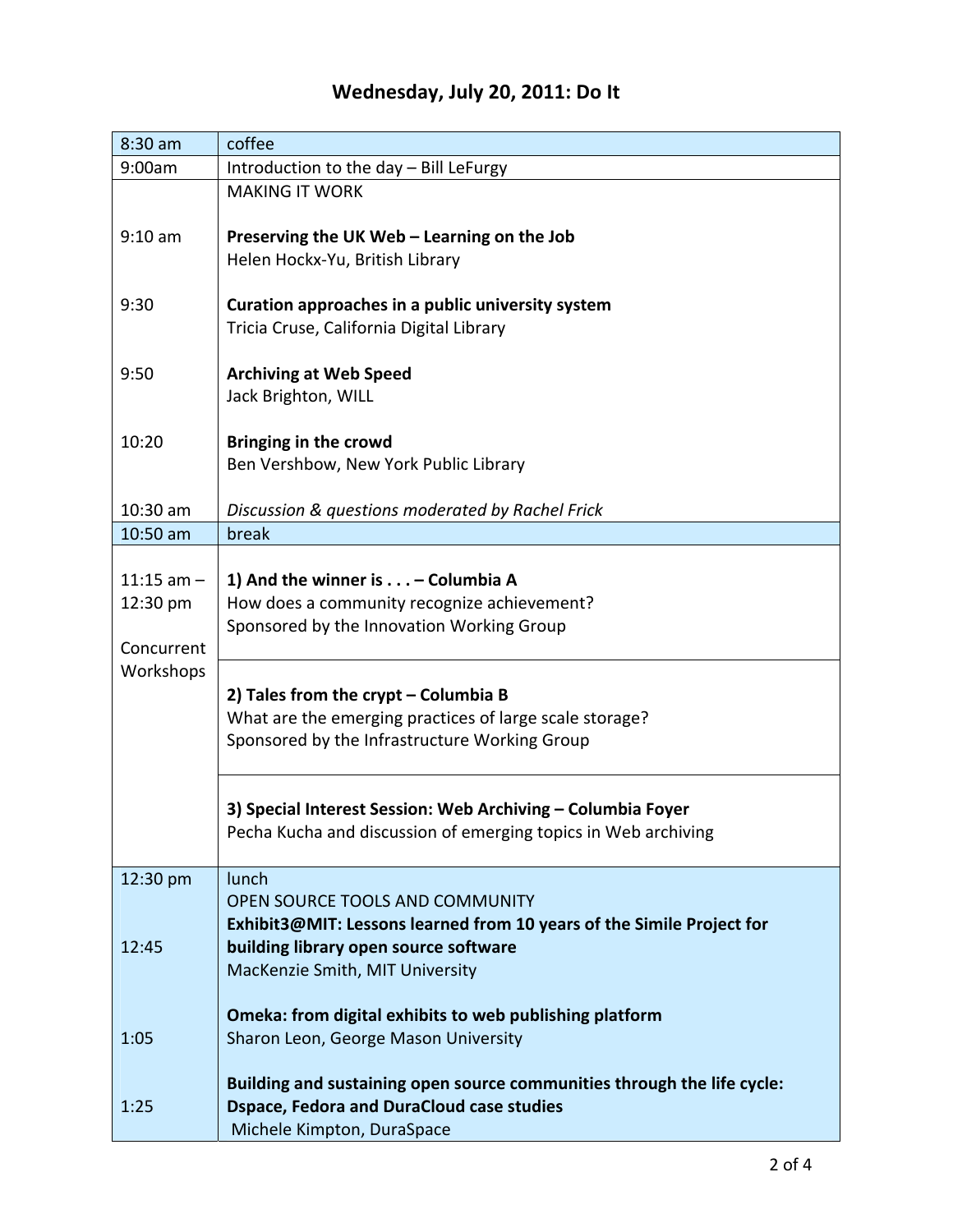| 1:45 pm $-$<br>3:00 pm                              | 4) Tools at risk - Columbia A<br>What are new models for sustaining open source tools developed for digital<br>stewardship?<br>Sponsored by the Infrastructure Working Group                                                                         |
|-----------------------------------------------------|------------------------------------------------------------------------------------------------------------------------------------------------------------------------------------------------------------------------------------------------------|
| Concurrent<br>Workshops                             | 5) I can haz standardz - Columbia B<br>What standards should be in the digital preservation toolbox?<br>Sponsored by the Standards Working Group                                                                                                     |
|                                                     | 6) Developing cutting-edge internship programs in digital preservation: What<br>are the essential elements? - Columbia Foyer<br>What are the Elements of a Digital Preservation Internship?<br>Sponsored Office of Strategic Initiatives Internships |
| 3:00 pm                                             | <b>Short break</b>                                                                                                                                                                                                                                   |
| $3:15$ pm $-$<br>4:30 pm<br>Concurrent<br>Workshops | 7) Digital preservation in a box - Columbia A<br>What are the key resources for digital preservation and education and<br>outreach?<br>Sponsored by the Outreach Working Group                                                                       |
|                                                     | 8) Slaying the dragons - Columbia B<br>What is at risk and how do we rescue it?<br>Sponsored by the Content Working Group                                                                                                                            |
|                                                     | 9) The Challenge challenge - Columbia Foyer<br>What are ways we can spark digital preservation innovation?<br>Sponsored by the Innovation Working Group                                                                                              |
| 4:30 pm                                             | break                                                                                                                                                                                                                                                |
| 5:00 pm                                             | Share workshop products and decisions                                                                                                                                                                                                                |
| 5:45 pm                                             | adjourn - proceed to working group sponsored happy hours                                                                                                                                                                                             |